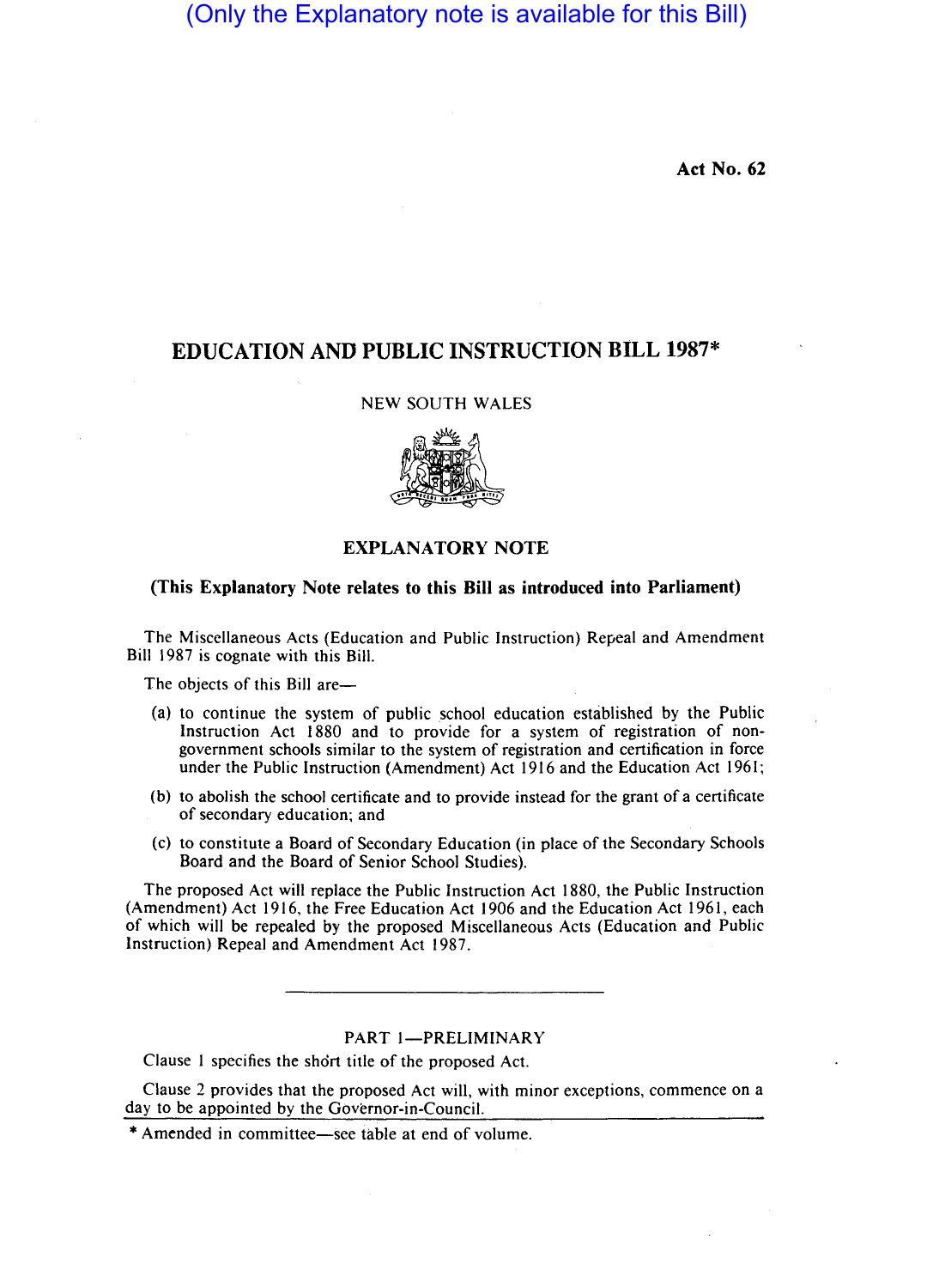Clause 3 contains definitions for the purposes of the proposed Act. In particular, the term "registered school" is defined to mean a non-government school that has been registered under Part 4 of the proposed Act.

### PART 2-ATTENDANCE OF CHILDREN AT SCHOOL

Clause 4 provides for compulsory attendance at school by a child of or above the age of 6 and below the age of 15. The duty lies on the parent. guardian or other person having the custody or care of the child to send the child to school. A penalty of \$1,000 is provided for a failure to observe this duty.

Clause 5 makes it compulsory for registered schools to keep a register of enrolments and attencances. from which returns are to be forwarded periodically to the Minister.

Clause 6 allows the Minister to exempt children from attendance at school in appropriate cases.

#### PART 3-STATE SCHOOLS

Clause 7 sets out the main kinds of State schools, namely primary, secondary and composite.

Clause 8 empowers the Minister to establish, name and close schools.

Clause 9 provides that instruction in State schools shall be free of charge.

Clause 10 provides that education in State schools shall be non-sectarian.

Clause 11 regulates religious instruction in State schools.

 $\mathbf{r}$ 

Clause 12 provides for exemption of children from religious instruction.

Clause 13 allows the Minister to refuse a child admission to a particular State school if more convenient or appropriate accommodation is available at another State school.

Clause 14 gives the Minister power to control and regulate student discipline in State schools.

### PART 4-REGISTRATION OF SCHOOLS

Clause 15 divides the responsibility for the registration of non-government schools between the Minister and the Board of Secondary Education. The Board is responsible for registration of schools in so far as they provide education to candidates for either or both of the secondary certificates (that is, the certificate of secondary education and the higher school certificate). The Minister is responsible for the registration of schools in so far as they provide other education.

Clause 16 provides for the initial registration of non-government schools.

Clause 17 provides for periodical inspection of schools to monitor their efficiency and to ascertain the condition of their buildings and premises.

Clause 18 provides for renewal of a school's registration. The registration authority may require changes to be made at a school to bring it to a standard appropriate to enable the continuation of its registration.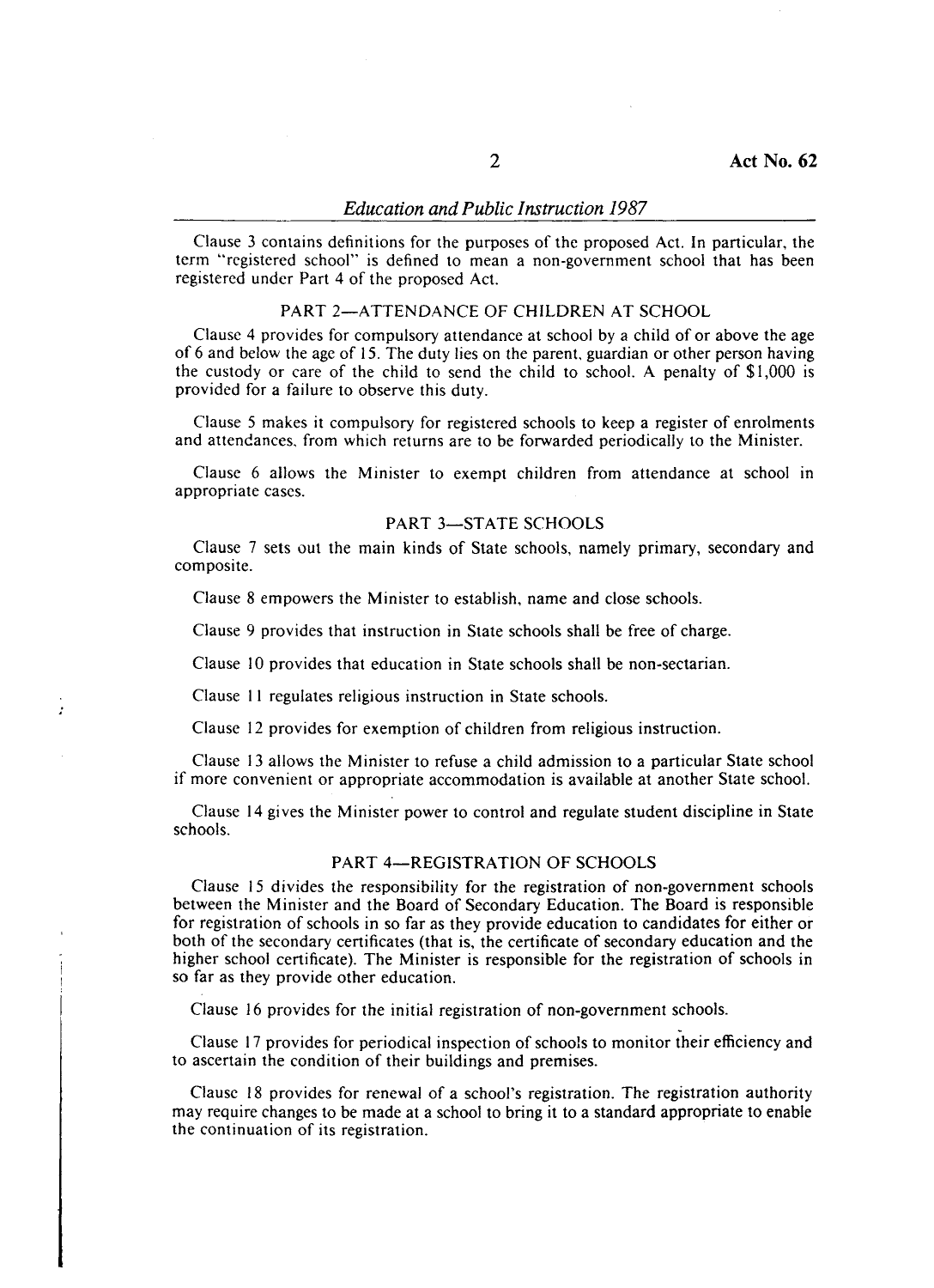Clause 19 describes the circumstances in which a school or part of a school becomes unregistered and provides for parents of children at the school to be notified if this should happen.

Clause 20 provides for cancellation of the registration of a school or part of a school on the ground that the school no longer provides efficient instruction for its students, that the educational facilities at the school have deteriorated to an unacceptable level or that its buildings and premises are unsatisfactory.

Clause 21 prohibits the conducting of an unregistered school and empowers the registration authority to obtain an injunction to close such a school.

Clause 22 requires a registered school's certificate of registration to be displayed in a conspicuous place.

Clause 23 requires notice to be given to the registration authority in the event that a registered school moves to new premises.

Clause 24 requires notice to be given to the registration authority in the event that the ownership of a registered school is transferred.

Clause 25 requires notice to be given to the registration authority in prescribed circumstances.

Clause 26 makes provision for an appellate tribunal before which appeals may be brought under proposed section 27.

Clause 27 provides for the making and hearing of appeals against decisions not to register a school or to cancel or refuse registration of a school.

÷

Clause 28 requires the furnishing of periodic returns by registered schools.

#### PART 5-THE BOARD OF SECONDARY EDUCATION

Clause 29 constitutes the Board of Secondary Education.

Clause 30 specifies the Board's main functions. These include the determination or approval of school curricula, the granting of the secondary certificates and the provision of advice and guidance to schools, employers and the public.

Clause 31 enables the Board to employ casual staff for certain purposes.

#### PART 6-CERTIFICATES OF EDUCATION

Clause 32 provides for the grant of certificates of secondary education.

Clause 33 provides for the grant of higher school certificates.

Clause 34 makes provision with respect to candidates whose attendance or endeavours at examinations or other forms of assessment for one of the secondary certificates are prejudiced by illness or misadventure.

Clause 3S requires the Board to reconsider certain of its decisions on the request of persons affected by them.

### PART 7-PARENTS AND CITIZENS AND KINDRED ASSOCIATIONS

Clause 36 provides for the constitution of parents and citizens and kindred associations and district councils.